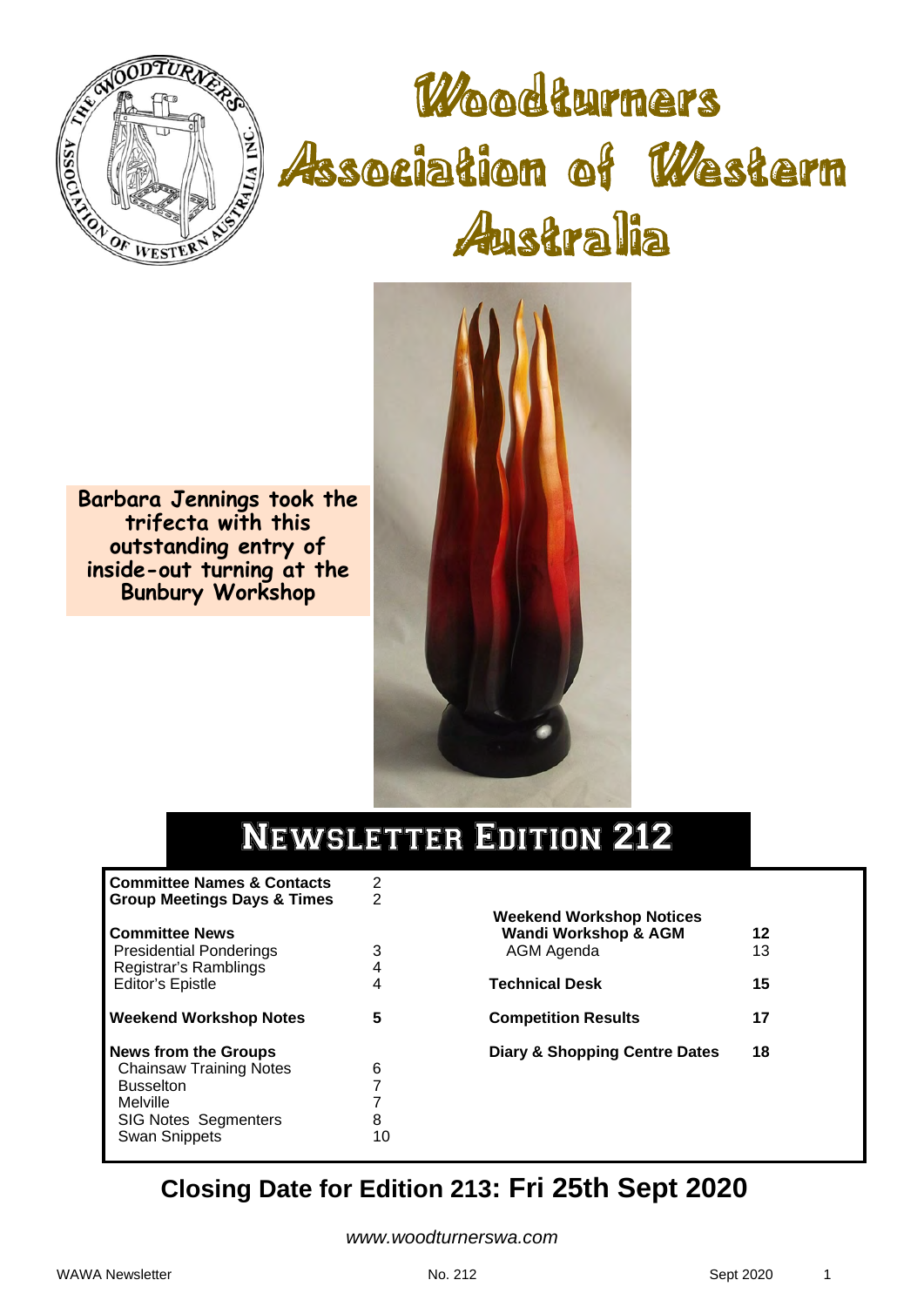#### WAWA **Committee**

#### **President**

Jim Cameron .............. 9455 2437 Email: wawapresident@gmail.com

#### **Vice President**

Bruce Jackson

#### **Secretary**

David Milton Email: wawa.sealer@gmail.com Postal address: WAWA, PO Box 4146 Harrisdale WA 6112

#### **Treasurer**

Kerri Nichols

Email: wawatreasurer@gmail.com

#### **Committee Members**

|                             | Barbara Jennings  Bruce Jackson |
|-----------------------------|---------------------------------|
| Peter Cunnington  Andy Hill |                                 |
|                             | Kerri Nichols  Lex McLachlan    |
| Jon Braine  John Atkins     |                                 |
| Andrea McCandlish           |                                 |

#### **Immediate Past President**

Andrea McCandlish

#### **Membership Registrar**

Barbara Jennings …… 9752 4302 PO Box 1446, Busselton WA 6280 Email: wawaregistrar@gmail.com

#### **Video & Books & Magazines Librarian**

Mike Philips ……………………. 9342 0449

#### **Competition Coordinator**

Barbara Jennings

#### **Shopping Centre Display**

Refer to last page of newsletter

#### **Web Site**

John Atkinson; Andrea McCandlish; Jim Cameron; David Milton; Jon Braine

#### **Magazine Editor**

Andrea McCandlish….…….... 0427 427 264 Email: wawa.newsletter@gmail.com or newsletter.editor@woodturnerswa.org.au

#### *Please note that spacing & hygiene restrictions apply. Please check with the given contact.*

#### **Group Details**

#### **AVON**

Shed 1, Community Depot, Railway Road, Toodyay Sunday 9.00am—12 noon Wednesday 9.00am—12 noon Max Heath, Convenor……………… 0400206929

**BUNBURY** 

57 Thomas Street, East Bunbury 9.00am to 12.00 noon Tuesdays 7:00pm 1st Wednesday of month 9.00am to 2.00pm Thursdays Les Beauglehole Convenor ... wawabunbury2019@gmail.com

# **BUSSELTON**

Agricultural WA Building cnr Queen St & Marine Tce, (Most) Tuesdays 9.00am to 3.00pm Thursday 9.00am to 12 noon 7:00pm 2nd & 4th Wed., 10:00am - 4:00pm Sat. Norman Byrne ...busseltonwoodturners@gmail.com

#### **COLLIE**

Clubrooms -cnr Wittenoom & Steere Sts Wed 9:30am - 3:30pm Monthly Meeting on the last Sunday Dave Saunders convenor ... dj.saunders47@gmail.com **GOSNELLS** 

Southern River College, T&E Building, Southern River Road, Gosnells Wed. 8.30 am to 12 noon Thur. 8am - 12 noon & 6:30pm - 9:30pm Fri. 8.30am to 12 noon John Atkinson, convenor … jwatk@iinet.net.au

#### **JOONDALUP-WANNEROO**

Heathridge Leisure Centre, Sail Tce, Heathridge 2nd & Last Monday 7:00pm Charles Totten, convenor … totten@westnet.com.au **MANDURAH** 

Falcon Reserve, 27 Lynda Street, Falcon Thursdays: 6:00pm - 9:00pm xxxxx, convenor www.mandurahwoodturners.com

#### **MANJIMUP**

The Shed, Timber Park. Wed. & Thurs. 10.00 - 2.00 & Sunday 11.00 - 3.00 Adrian Bolton, convenor … ageinbridgy@gmail.com **MELVILLE**  Maurice Buzacott Reserve, Kardinya. xxxxxx, convenor …

#### **MUNDARING**

Old Parkerville Primary School, cnr Dura & Riley Rds, Parkerville 2:00 to 4.00pm Wednesday Hans Zeilke convenor ….. kapabola@bigpond.com

#### **SWAN**

Swan Senior Citizens Centre, 1 The Avenue, Midland Tues. 1:30pm Brian Mather Convenor: email - swanwt123@gmail.com

#### **WANDI**

Wandi Community Hall, DeHaer Rd, Wandi 7:00pm 1st & 3rd Thursdays (Gen. Meeting & Demo) Monday 8.00 to 12.00 noon Tuesday 6:00pm - 9.00pm Wednesday 8:00am - 12 noon Convenor: George Murphy george.murphy@westnet.com.au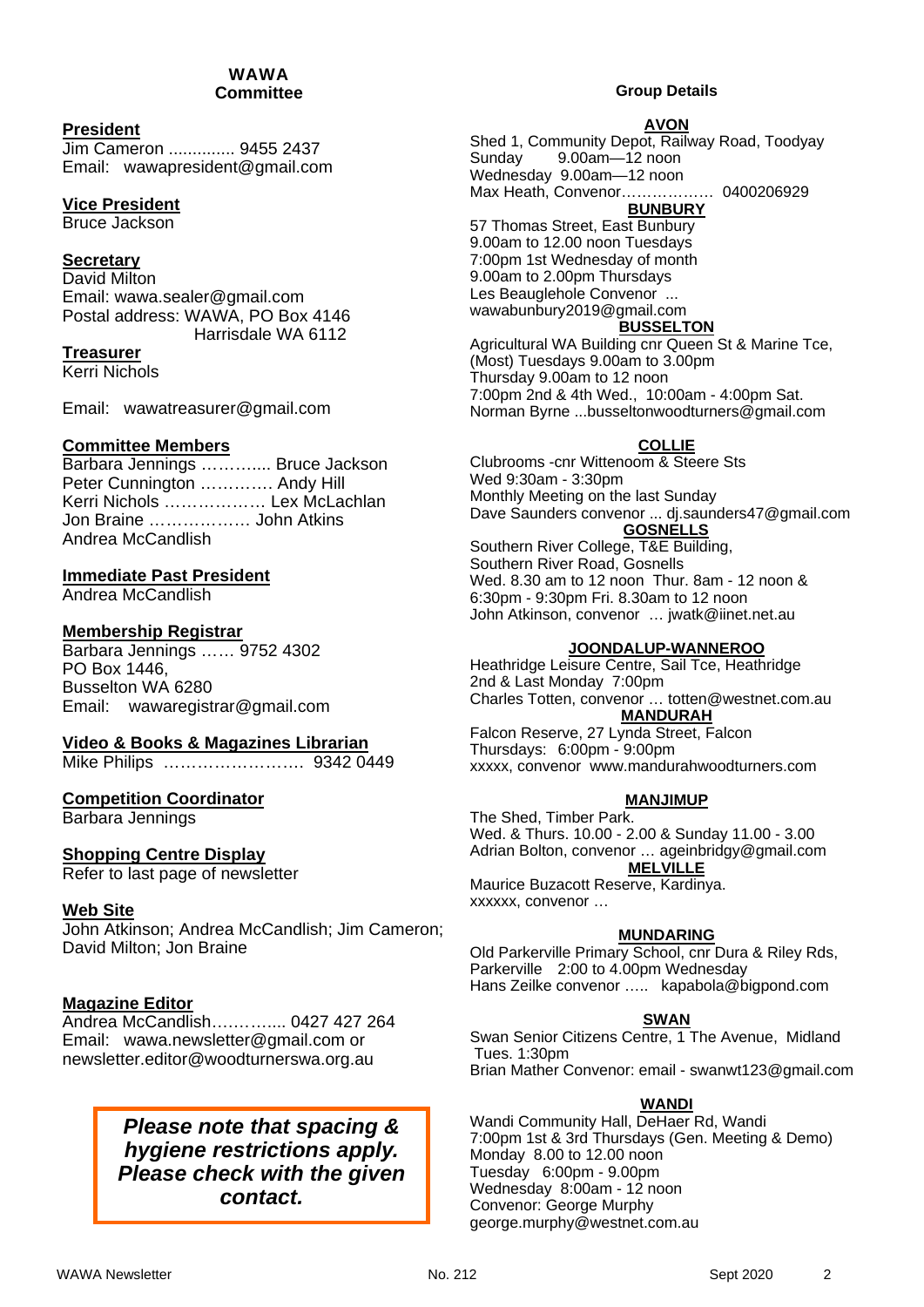# *Presidential Ponderings*

As this is the last of these I will write, I need to thank you all for the last three years which I have enjoyed immensely while feeling immensely privileged at the same time. If I leave any legacy, I hope it will be the growing willingness of members and groups to recognise the contribution of their colleagues through the Association's award system. I have been greatly encouraged by the nominations that have come forward because, after all, the strength of an organisation comes from its people and people need to be recognised for their contributions. They don't expect it or ask for it, but they do value it when it comes their way.

We have made great forward strides in the award and recognition stakes over the last three years but there still remains a lot of work to be done. I want to refer here to two largely overlooked groups: the 'unsung heroes' and the 'talents'.

Every group has at least one unsung hero but they largely escape our notice because they just get on and do things with the minimum of fuss and without being asked or told. At Wandi's Monday group, as an example, I don't have to go around and check that the chucks and tool rests have been removed and placed in the store, or that the machines have been turned off and set to zero. Our unsung hero just does that as a matter of course, just as he rings the bell promptly at 10 o'clock for morning tea and gets there early in the morning to set the gear out before the rest of us arrive. He will be the person on club demonstration night sweeping up the shavings and tidying up. He has no job title or committee membership, just a desire to get things done.

Look around your own group. How many unsung heroes do you see? When was the last time you thanked them for what they do? It's probably high time that you did.

'Talents' exist in all groups. These are the people who can take a piece of wood and turn it into something so perfect and breathtaking that the rest of us stand back in absolute amazement and admiration. We do recognise the 'talents' in our midst but what we don't do is recognise that their talents have to be nurtured if they are to develop. Talents don't just happen. What are we doing to support our best turners? Can we do more?

As an Association, we use several strategies. Probably the most important of these is the monthly competition system with its emphasis on excellent presentation and the acquisition of new skills. We also showcase some of our best turners in our weekend workshops. Both of these can be improved. But long gone are our weekend training programs where a couple of our most skilled turners passed on their knowledge and skills to a group of members drawn from across his Association. Public exhibitions of our work, with the exception of the Wood Show, are also a thing of the past. Can these be reinstated? Are there other initiatives just waiting to be implemented?

# *Jim*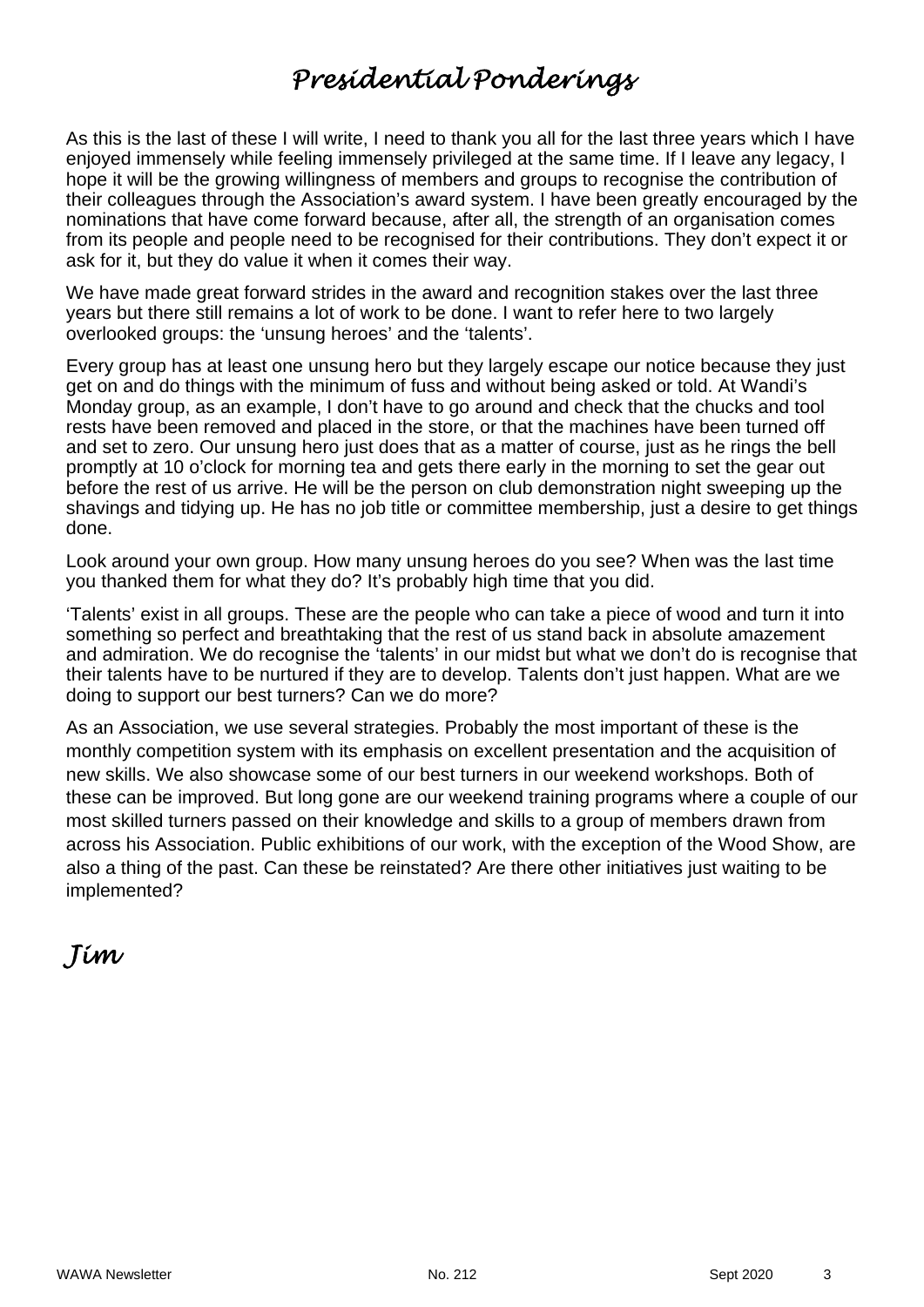# *Registrar's Ramblings*

#### **New Members**

We welcome the following members to the Association:

| Lisa Kolothumveetil 3198 | Swan      | Henk Geerling 3201 | Busselton |
|--------------------------|-----------|--------------------|-----------|
| Hans Georgi 3199         | Joondalup | Welcome back       |           |
| Marie Kingsley 3200      | Mandurah  | Roger Smith 2513   | Mandurah  |

A note to group secretaries and all members requiring a new name badge or cloth badge, please contact me for those items.

Also … PLEASE remember to advise of **email changes.** 

#### *\*A reminder that membership fees are due and can be paid in person at the AGM OR to your group treasurer OR by internet banking. The fee will be formally set at the AGM.\**

*Barbara Jennings,* Registrar

*\*\*\*\*\*\*\*\*\*\*\*\*\*\*\*\**

### *VALE* **Robert (Bob) Augustine Nichols 744**

Bob joined WAWA in 1989 as part of the then Lesmurdie Group, which became Midvale and is now Swan.

Bob was an extremely talented and passionate woodturner who contributed much to the development of the Swan Group. He spent many years on the Swan Committee, was a frequent demonstrator at group and weekend workshops and was involved in conducting weekend workshops for training demonstrators.

Bob was always interested in new techniques and ideas and consequently attended a woodturning symposium in the U.S. and the Bunbury Collaboration.

He was also very competitive and won many competitions at group and WAWA level.

# *Editor's Epistle*

*REPEAT:* I would very much appreciate groups appointing a regular scribe to the newsletter to let us know what happening in your area. The closing date for contributions appears at the bottom of the cover page of each edition.

There has been some suggestions that the newsletter continue to be published monthly. If that is to happen, there needs to be more action in the contribution of content from individuals and the groups. It would be good, for instance, if a scribe took detailed notes of at least one demonstration at a group meeting and forwarded the notes and perhaps a photo for the newsletter. I've asked many times for biographies of long term members and group histories to little avail. If you want a monthly newsletter, please be willing to contribute content.

Thank you to those who have sent in content contributions.

Would secretaries from all groups please confirm convenor or preferred contact details and meeting times for page 2 … thank you.

Andrea—Editor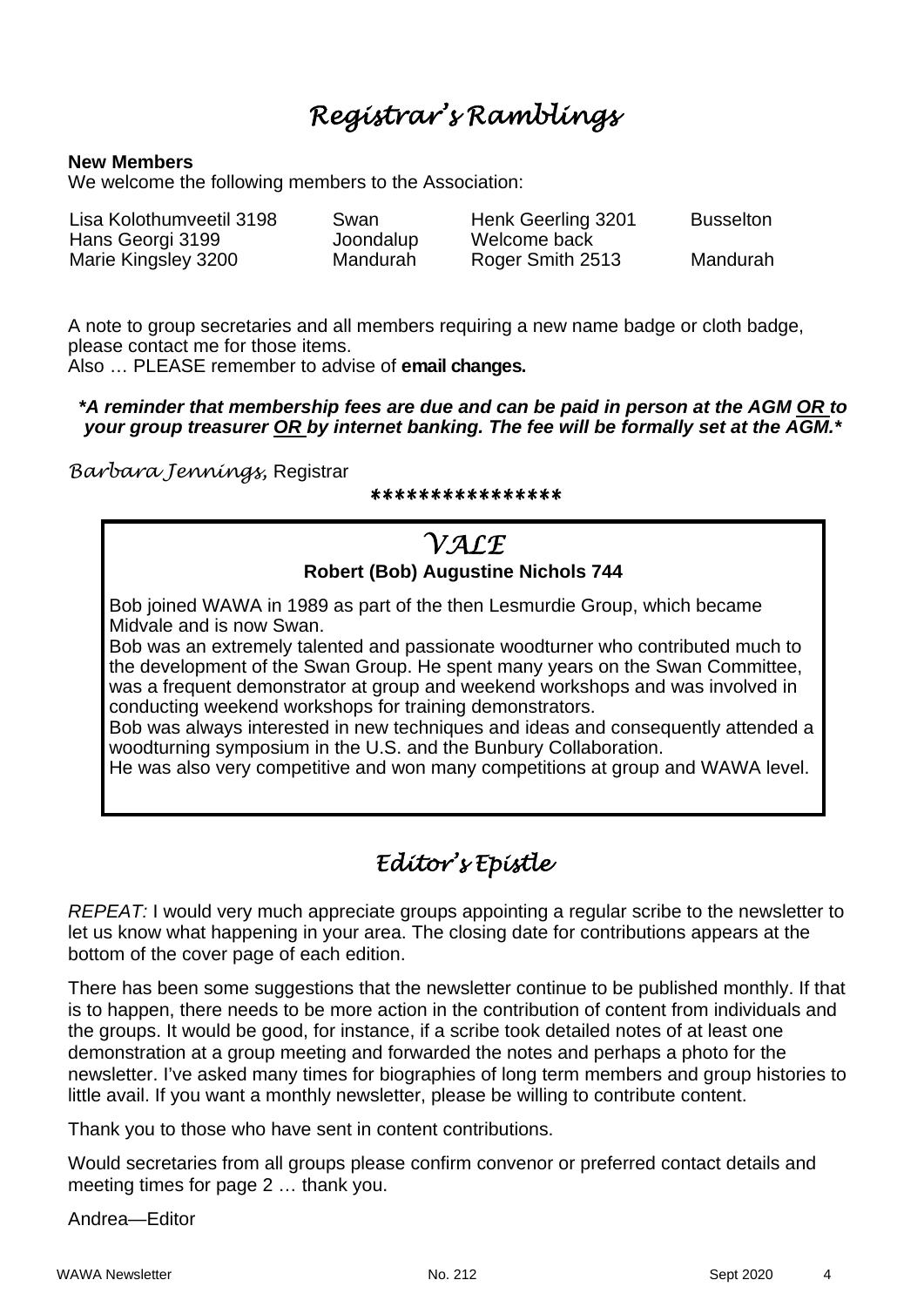# *Weekend Workshop Notes - Bunbury 15th August*

The weather in the metro area may have put some members off travelling to Bunbury but it was a mostly fine day (if windy!) down south. The new venue at the Australind Leisure Centre would have easily fitted many more than attended, even with the correct spacing. Still, all things considered, there was a good audience and we were provided with a variety of interesting demonstrations and presentations.

Bardi Gardiner was MC for the day and warmly welcomed everyone before introducing the demonstrators and presenters.

I'll own up here that I didn't take notes so these comments are from memory and not as detailed as usual. Apologies to Denis and Jock if there are mistakes.

> First up was Denis Tapley whose demonstration was turning spheres then embellishing them. Naturally,

there are different ways of turning a sphere and Denis made it look quite easy to do without a jig to help. The spheres produced were mostly about the size of a cricket ball.

Denis then showed us a variety of methods for embellishing the spheres and described the pitfalls to watch for as well as how to decide on the design elements. For instance, some

were created with a lid and base, some were hollowed off-set, some had the embellishments applied using off-set methods. A number of finished spheres were handed around for closer examination.

An interesting demonstration …. Thank you Denis.

Morning tea was followed by two presentations. First was John Atkinson revealing the new WAWA web site and showing members the many new features and functions incorporated in it. There are still a few things to be sorted out and tested before fully going live but we will have a very modern web presence to showcase WAWA and the groups.

The second presentation was from the Bunbury Dolphin discovery Centre. We were provided with some fascinating facts and observations about the dolphin pods that inhabit Koombana Bay. If you'd like to know more, visit https://dolphindiscovery.com.au

Lunch was a variety of lovely home-made tasty soups and bread rolls … thank you ladies!

President Jim took the floor for the President's forum. COVID-19 issues were mentioned and

groups are all active again although under health-based restrictions and requirements. At this point in time, the Royal Show was still something to look forward to. Jim noted that some groups had yet to have their AGM and should notify the COM of the results of elections as soon as possible. Also mentioned was the WAWA COM elections and a disappointing number of nominations to fill vacancies. However, on the bright side, the Association has weathered lockdown and regional travel restrictions quite well.

After lunch, Jock Macfayden took the stage to show us how to make non-slip tool handles. The method required patience and attention to detail using a tool with a small flute to shape the ridges. Jock mentioned that a finished handle was among the raffle items.

In line with the reduced attendance, there were fewer competition entries than usual though all of





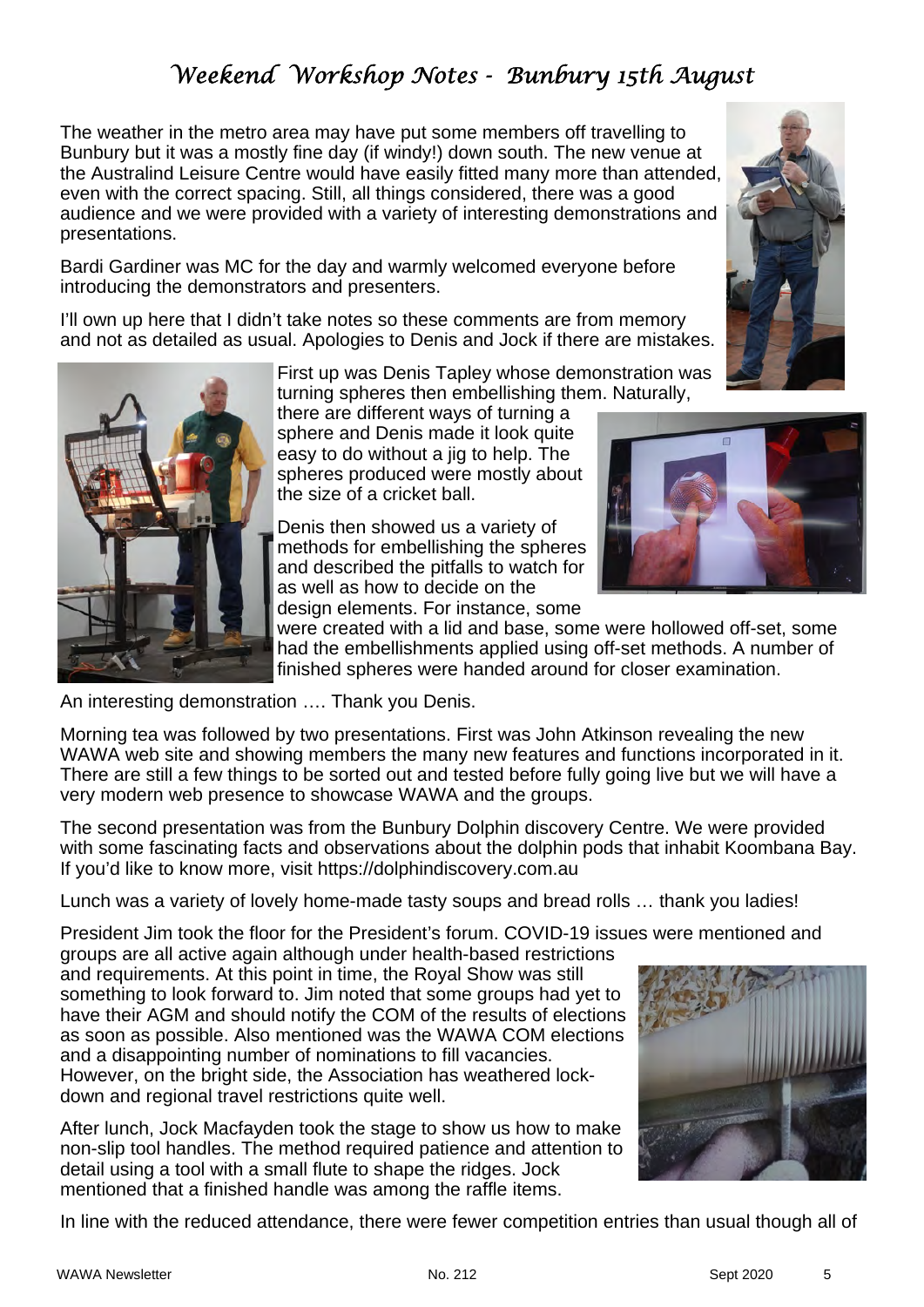a high quality and interesting range of inside-out turning. The judges had their work cut out with some really dazzling entries to consider. (Photos of the winning entries are on the results page)



Barbara Jennings took us through the entries and results, thanking all those who had put in an entry. She also mentioned that this competition was the last of the points earning opportunities and the new points period would begin at the Wandi workshop in September. The various accumulated points awards will be made after the AGM.

Next was a lovely afternoon tea and this was followed by the raffle, for which there were many worthwhile prizes.

After this, Bardi closed the workshop with thanks to all who had helped with the organisation and running of the workshop, the demonstrators and everyone who had made the journey to attend.



#### **CHAINSAW TRAINING NOTES**

Eight intrepid woodturners gathered at Serpentine early on a brisk morning on August 11<sup>th</sup> for a course on chainsaw maintenance and operation. The instructor Peter Tutt, with over 30 years experience in chainsaws ran the course.

\*\*\*\*\*\*\*\*\*\*\*\*\*\*\*\*\*\*\*\*\*\*\*\*\*\*\*\*\*\*\*\*\*\*\*\*\*\*\*\*\*\*\*\*\*\*\*\*\*\*\*\*\*\*\*\*\*\*\*\*\*\*\*\*

After summarizing the history and evolution of chainsaws Peter took us through inspection and basic maintenance with a particular emphasis on sharpening (sound familiar!!)

Safety and PPE was extensively covered – steel toecaps, hardhats, visors, ear protection and cut proof pants/chaps and gloves (optional) were donned before the next phase.

Starting the chainsaw (cold and hot start) was explained – (personally I needed this about 35 years ago!!)

Actual chainsaw operation with a heavy emphasis on avoiding kickback (the main cause of accidental surgery) was extensively covered.

It was now time to attack the timber and we all took turns to start our saw and demonstrate our newfound expertise.

To summarise, I think we all found the course of great benefit – Peter Tutt was an absolute mine of information – and a very professional presenter. I would definitely recommend anyone who uses or is thinking about using a chainsaw to do the course.

Many thanks to WAWA for organizing the training.

Terry Nicholls (Mandurah Woodturners)

\*\*\*\*\*\*\*\*\*\*\*\*\*\*\*\*\*\*\*\*\*\*\*\*\*\*\*\*\*\*\*\*\*\*\*\*\*\*\*\*\*\*\*\*\*\*\*\*\*\*\*\*\*\*\*\*\*\*\*\*\*\*\*\*\*\*\*\*\*\*\*\*\*\*\*\*\*

#### **Riding the Bevel & Dust Safety**: Two YouTube sites to have a look at.

https://www.youtube.com/watch?v=Be7bmDMuNIs&t=320s

https://www.youtube.com/watch?v=yer4\_SfcaTE&feature=emb\_logo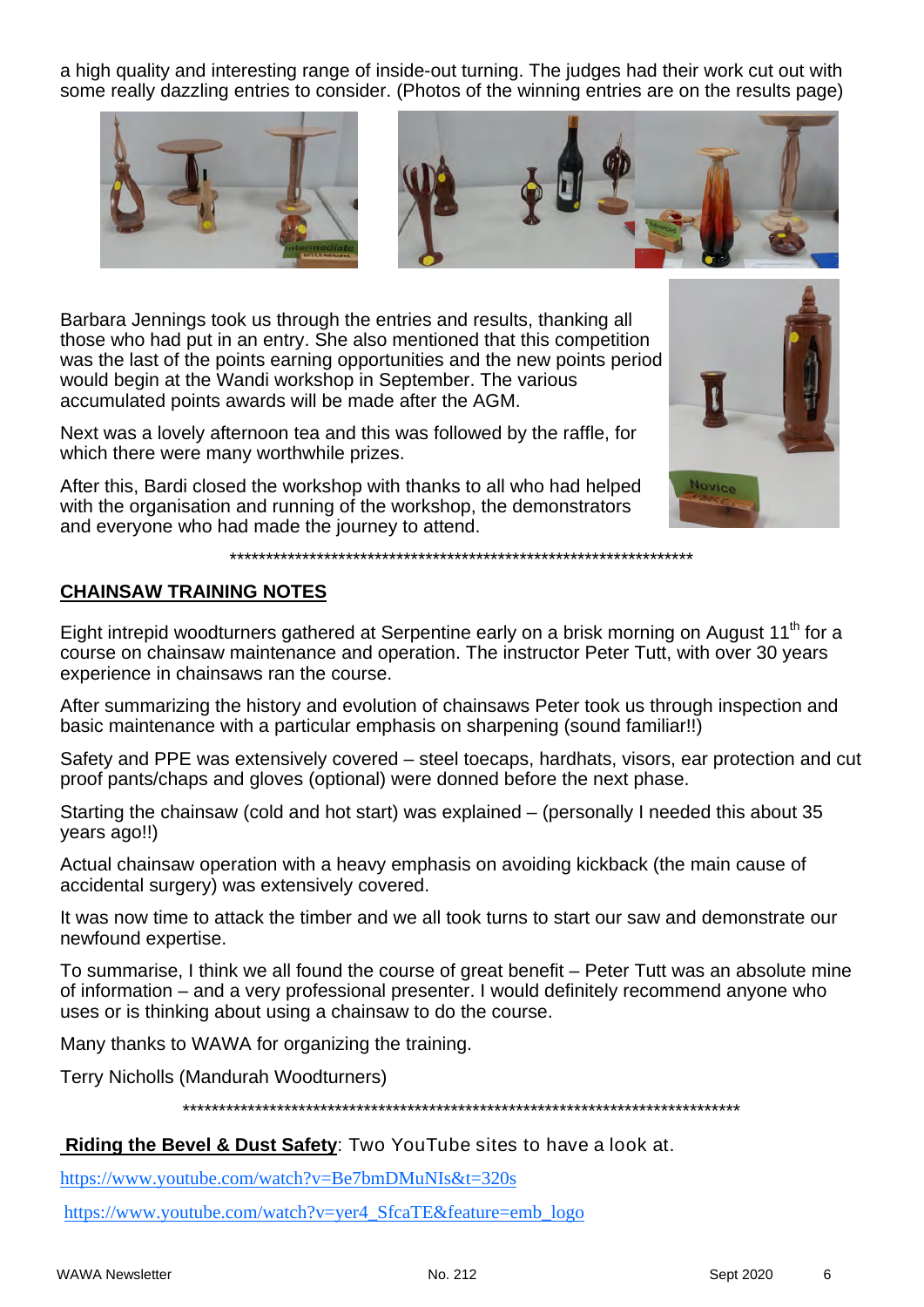# *News From the Groups*

## *Busselton*

The Busselton Group held it's AGM in August, with the Committee and Convenor unchanged and Norm Byrne leading the group. The highlight of the meeting was the presentation of Merit Awards to two very deserving long term members - Dennis Haddon & Tom Mazey.

Congratulations and Thankyou to Tom & Dennis. *Norm B* 



**PER DIRECT MARKET IN** 

# *Melville Mutterings*

29<sup>th</sup> July – Our meeting this week was intriguing as our esteem member Ian Ludford produced a few surprises for us regarding "Inside Out Turning". Our members positively received some ideas that helped with their competition items for the next competition at Bunbury Weekend Work shop. The variety of items included pedestals, vases, candle stick holders and Christmas decorations.

An inside out item is not limited to the amount of pieces which can give more than one side to the item turned. Ian clamped his pieces using jubilee clips making sure the numbers on the end of the item followed numerically. Turning now was the inside of item. Dissemble the item then reverse the pieces once again using the correct numbers numerically. When turning extreme care is required one needs to avoid the jubilee clips. Ian then turned his item. A well planned and informative demonstration. For those who wish more details see Ian Ludford.

S & T was presented by Ray Woodcock of musics boxes, bowl, small bud vase, a pen and dizzy segmented bowls. Following S & T Iain Barday described the Router table he made for the club and Robyn McClean display her pull-along toys she had cut out using the router table.

5<sup>th</sup> Aug – Our Annual General Meeting was held today and the following officers were elected:-

Convener – Denis Tapley

Deputy Convener – Roy Lundy

Secretary – David Milton

Treasurer – Rob Snowden

Committee -

Minutes of the previous AGM was emailed to our members for perusal prior to today's meeting.

Our current convener David Rechter gave his annual address.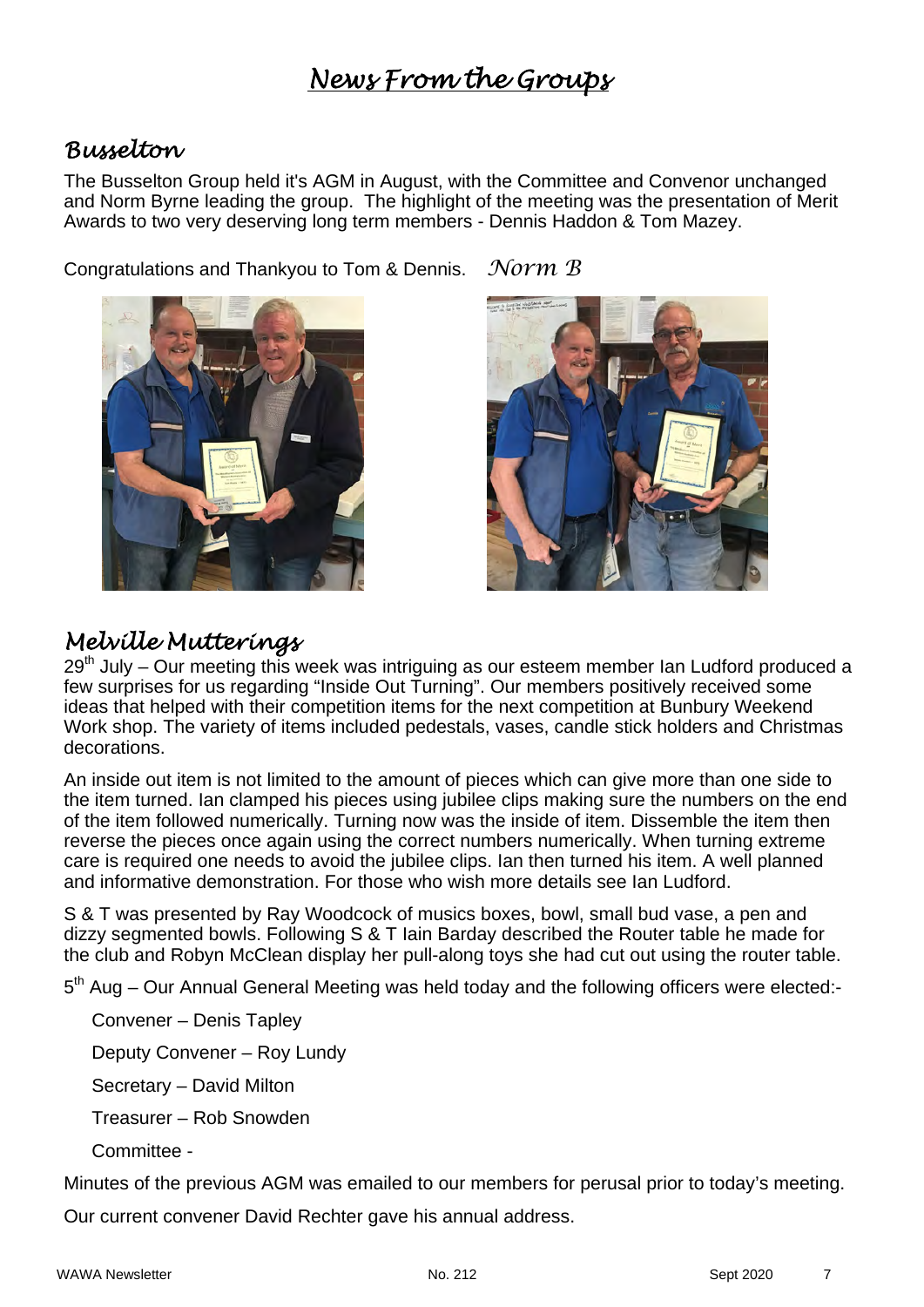Our committee recommended to purchase a Laguna lathe and was put to the members.

Volunteers are required to manned the Royal Show stall, Lex McLachlan has put a notice on our board for members to put the names on.

Peter Gerring gave a talk on his life, grew up in Mt Pleasant and was introduced to sailing/rowing by his father and consequently also to woodwork that he followed up to wood turning. As a 17 old he took up shearing, following up with working for PMG/Telstra as a technician for 29 years. Later sailed to the Maldives. Tripped around several counties, met current wife while travelling and finally returned to WA.

Ten years ago left Telstra and started with NBN as a manger for 5 years. Retired 2 years ago and was then asked as to be a consultant in part time work for a local firm.

Peter then described building a kinetic art devise that he demonstrated to the meeting. Refer photo. A very intriguing talk.

Peter then critiqued our S &T items.

 $12<sup>th</sup>$  Aug – Our new convener Dennis Tapley addressed the meeting regarding our Royal Show stall asking members to nominate to attend by putting their name on Lex McLachlan's list. Also Dennis mentioned we have two new programme directors.

It was with anticipation exactly what today's demonstration would be, so it has been left to immediate past Convener, David Rechter demonstrated how to turn a three side box(next weekend workshop item) that has a foot, lid and finial. David made a template using a protractor to mark out the 60 degree sides and then marked the piece he will use to cut on a band saw. David then attached the piece to the head stock that had a spigot cut into it. Once the piece was in the chuck he proceeded to cut a smaller spigot on the reverse side that will allow him to shape the top side. He then marked the tool rest that aligned with the piece's edge and proceeded to shape the underside of the box realigning the mark on the tool rest to coincide with the changing edge. Once shaped to his desired design he proceeded to sand the underside of the piece, then started to shape the box top. David at the stage he stopped his demo and will finish next week.

S & T was presented by David Finch of a series of bowls and lidded boxes.

*Robin H* 

### *SIG Notes—Segmenters*

MELVILLE CLUBROOMS 26th JULY 2020

Melville Weekend Workshop at Wandi.

Syd updated us on yesterday's weekend workshop demo that he did and although insufficient time was allotted for the project, he reported positive comments from the group in general. He has since updated the information for the link to the video that he uploaded a video to YouTube showing the construction of his dizzy bowl. You can access it by typing Syd Harvey46 (As shown here)

Right is the bowl he demonstrated at the weekend workshop (completed at home).

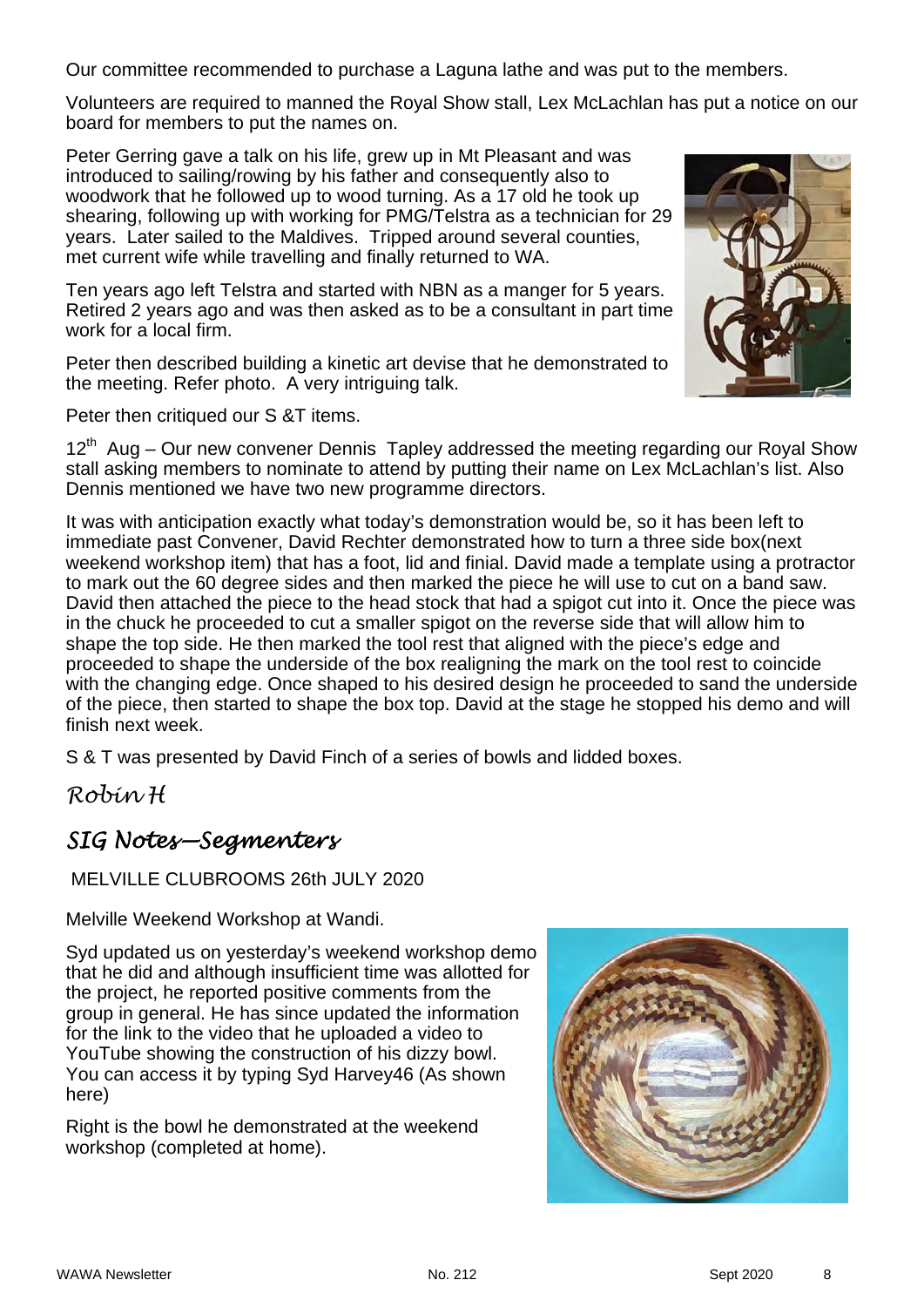#### **Longworth Chucks, Segment Wedgies and Segment Disc Plates.**

Jon dropped off some pre-ordered Longworth Chuck plates and the club is looking into purchasing and putting together sets for on selling to help raise funds for our group. He also brought in the first lot of wedgies in sizes of 15, 20 and 30 degrees to use in producing angles for 24, 18 and 12 segments respectively. Pricing is only \$1.50 each wedgie for members which is amazingly cheap compared to Usd \$12.50 (Aud \$17.50) plus

postage for each Seg-Easy wedgie. They come in clear acrylic



and are laser marked with sizes. He is also working on

pricing for the open or closed segment discs. Anyone interested in ordering any of these items, please advise Jon and he will also need to know the maximum diameter that your lathes will accommodate for Longworth Chucks.

SEGMENT PLATES - Available sizes.

#### **Segment Press (Stomper) (Plans available if required)**

Jon also brought in his and David Nicholls latest invention, a huge segment stomper which was constructed by them to use even on making super tall urns etc. It is still a work in progress with a laser aligner to be added as a permanent fixture**.** 

#### **D.I.Y. - Homemade Drum Sander.**

Noel brought in a drum sander he constructed to suit his personal lathe (hence the large block between the hinged boards to accommodate his lathe height) and explained the construction and tips for ensuring the sanding drum was perfectly straight and round.



#### **FEATURE RINGS**



Syd went into great detail on the planning, cutting and construction of feature rings for insertion into your projects. What looks highly complicated is in fact relatively straightforward when broken down. He brought an Urn, one of his first attempts and pointed out small deficiencies to us in the construction. He also had a travel mug with simple contrasting intermediate rings that highlighted the segments. We were then shown sample rings and how they were achieved. He recommended the book, "Segmented Bowls for the beginning Turner" by author Don Jovag. The club has a copy which members can sign out for taking home to read.

#### **MELVILLE CLUBROOMS 20th August 2020**

Syd was approached for an update on the speaker box we are constructing for the WAWA COM. Noel has acquired the hardware for the box and both he and Syd are going to assist Bob Hammet at his home in transporting and cutting the sheet to size. Following that we can assemble the unit and add the foam lining kindly being donated by Jon Braine.

#### NEXT MEETING

This Thursday, August 27th, is our next meeting date, from 10am until 2pm, at Melville clubrooms. Syd will open at around 9am for those who are able to get there earlier. Don't forget some munchies for lunch. Tea, Coffee and biscuits supplied. Thursdays will consist of a short meeting and chat followed by some cutting and preparation of pieces. BYO bases and timber prepared as far as you are able with what you have at home. Some timber is available at the club, but any suitable contributions are welcome.

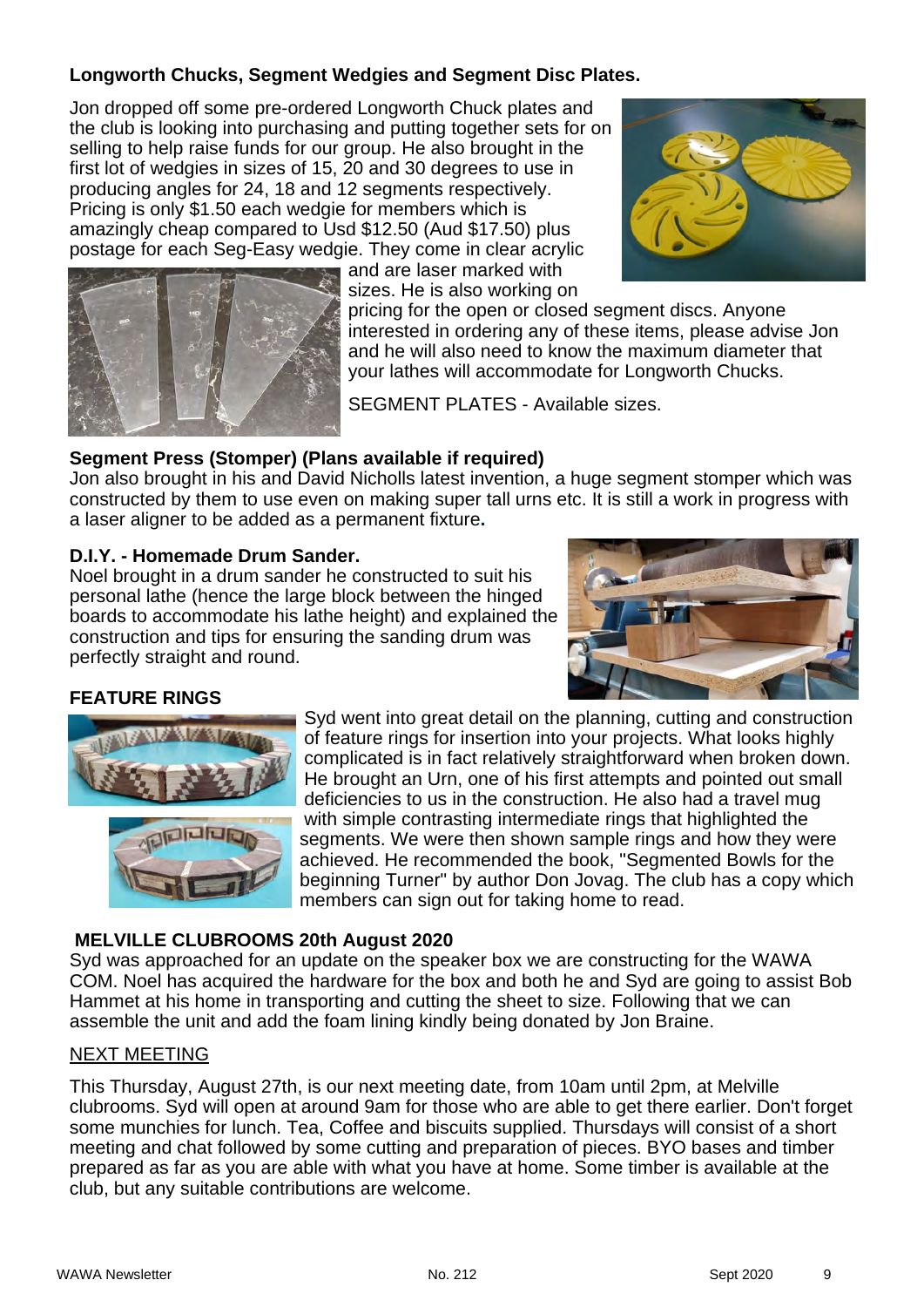In the last meeting notes, I posed the question of should we as a club purchase the full set of software including Segment Pro, Wood Turner Pro, Lamination Pro and free 3D Design Pro for the club laptop, which members could use at our meetings to create or share their own projects. Current price is USD\$139 or about AUD \$194.

Alternatively, I mentioned John DiStefanos "Segmented Turning Helper" which is a free download along with other very interesting free programs and information from his website. www.johndistefano.com.au

PLEASE NOTE THESE PROGRAMS ARE FOR WINDOWS 7, 8 & 10 only and won't work on MAC.

#### SHOW & TELL.

Update on Syd's bowl.

Syd Harvey brought in his latest creation to show its progress and it was critiqued by the group. There was a fair bit of discussion about the base height and width and it will be interesting to see the completed work.

Plans are available for members should they choose to replicate it.







Another couple of items of show'n'tell, these from Don Clarke



### *Swan Snippets*

28<sup>th</sup> July 2020 - Richard Barkman today demonstrated turning an oval box with a lid, as he'd seen on Youtube. He stressed the importance of making your blank prep as precise as possible, the ratio being 4 to 5. The oval was turned between centres using 3 centre points, sanded, then held by a spigot to drill the central hole of the box with a Forstner bit. Richard showed us how to remove the centre point at the base of the hole using a modified spade bit. The lip of the box was turned using a spindle gouge. The lid could be anything you choose, a sphere or cone, for example. Several members requested copies of the drawings and processes and will be producing their own oval box. Great demo Richard!

An emerging bowl, scarf buckle, a natural edged vase, a tourist bowl, honey dippers and a small hollow form were among the items brought along today for Show and Tell.

**4th August 2020 –** Following the AGM, Ted Stewart-Wynne demonstrated turning a small toy Viking warrior, complete with shield, from olive. The head of the warrior had two sections and was turned in spigot jaws using a bowl gouge, spindle gouge and skew chisel. The body, 40mm in length, was then turned with a slight cavity at the top to seat the head, remembering to match the grain before gluing. Ted proceeded to turn the shield, which had a brass tack for authenticity, the nose and the two feet. The feet were turned from two pieces paper-glued together and held in the chuck. Ted had even enlisted his blacksmith friend to make a small axe head to be held in the other arm. What a great wee toy and such a fun demo to watch. Thanks to Ted for showing us something completely different to try.

**11th August 2020 –** Brian informed us of the sad passing of Bob Nicholls. We welcomed Joe Clarke back after his few weeks away due to ill health and Lisa who joined the Group.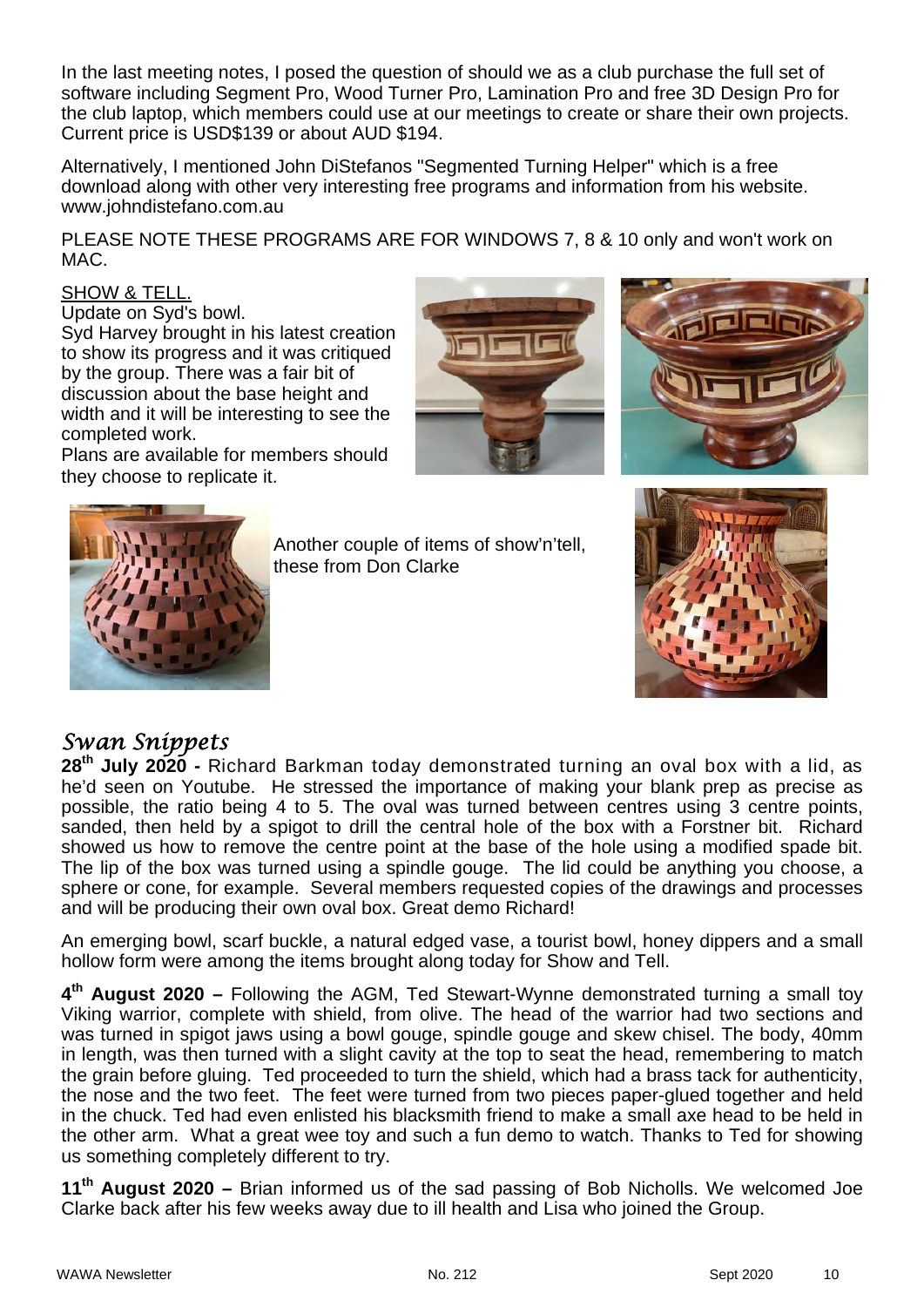The demo, by Bruce Shephard, was the first in two instalments of the next competition item which is for a three-cornered bowl with lid and base. The blank cube was held between the tail and head stock, taking care to line the points up to ensure equal sides. Bruce reminded us that a face shield is essential when turning a piece like this. A roughing gouge was used to turn the basic shape down to three peaks, a spigot was added for holding the base in the chuck and using a bowl gouge and Forstner bits Bruce hollowed out the centre. Bruce managed to make a very tricky bit of turning look very simple. Next week he will be showing us how to add the base and lid. Looking forward to seeing the completed item.

The results for our inside-out competition were as follows:

Advanced –  $1^{st}$  – Brian Kirkby,  $2^{nd}$  – Bruce Shephard,  $3^{rd}$  – Elison Corstorphan

Don Clark brought along a segmented vase for Show and Tell, while Ted showed us a takeapart clock he'd made for his grandchildren. Elison had a go at Richard's oval box with a spherical lid and Brian turned a little Viking warrior as demonstrated by Ted last week. Steve Foster showed us his results from experimenting with crackle paint for embellishing.

18<sup>th</sup> August 2020 - Brian let us know of the decision to cancel The Royal Show this year due to Covid-19.

Bruce continued on from his demonstration last week of the three-cornered lidded bowl and showed us how to turn the base and lid. A recess, to hold the bowl, was drilled in the base blank using a Forstner bit. The two pieces were then held together in the lathe, with the base being shaped using a spindle gouge and scraper. Bruce then turned the lid and finial to finish the piece. Thanks very much for the demo Bruce. I'm sure a few of us are inspired to have a go at the next competition item.

Show and Tell this week consisted of a very delicate lidded bowl with finial from Ian Moss, a jarrah platter with foot by Neil George, a 457-piece segmented vase by Don Clark, an apple and pear by Michael Stronach and a Blackwood lidded bowl from Brian Mather. Again, a great variety and display of the many talents at Swan.

#### *Elison*

### **From the Competition Coordinator**

I've had some queries about the remaining competitions for this year, so here is a bit of extra info:

- \* Wandi, September 19<sup>th</sup>. Three cornered bowl with stand, lid & finial. The attached shows more detail on this one. The diagram gives a nominal size of 200mm for the main cube, but we realise this is a very large piece of wood. Therefore we will accept any item where the main bowl is made from a cube anywhere from 100mm to 200mm square, keeping the rest in proportion. The finished turning must look like the picture.
- Joondalup, October  $17<sup>th</sup>$ . Cut and re-assembled item. Will be judged on artistic criteria.
- Busselton, November  $21^{st}$ . Spindle sample as per diagram in training manual (attached), overall length 300mm, made from pine, off-thetool finish with no sanding allowed. Judged on turning alone. Ie the measurements are not critical, but the proportions must be maintained.

Barbara Jennings, WAWA Competition Coordinator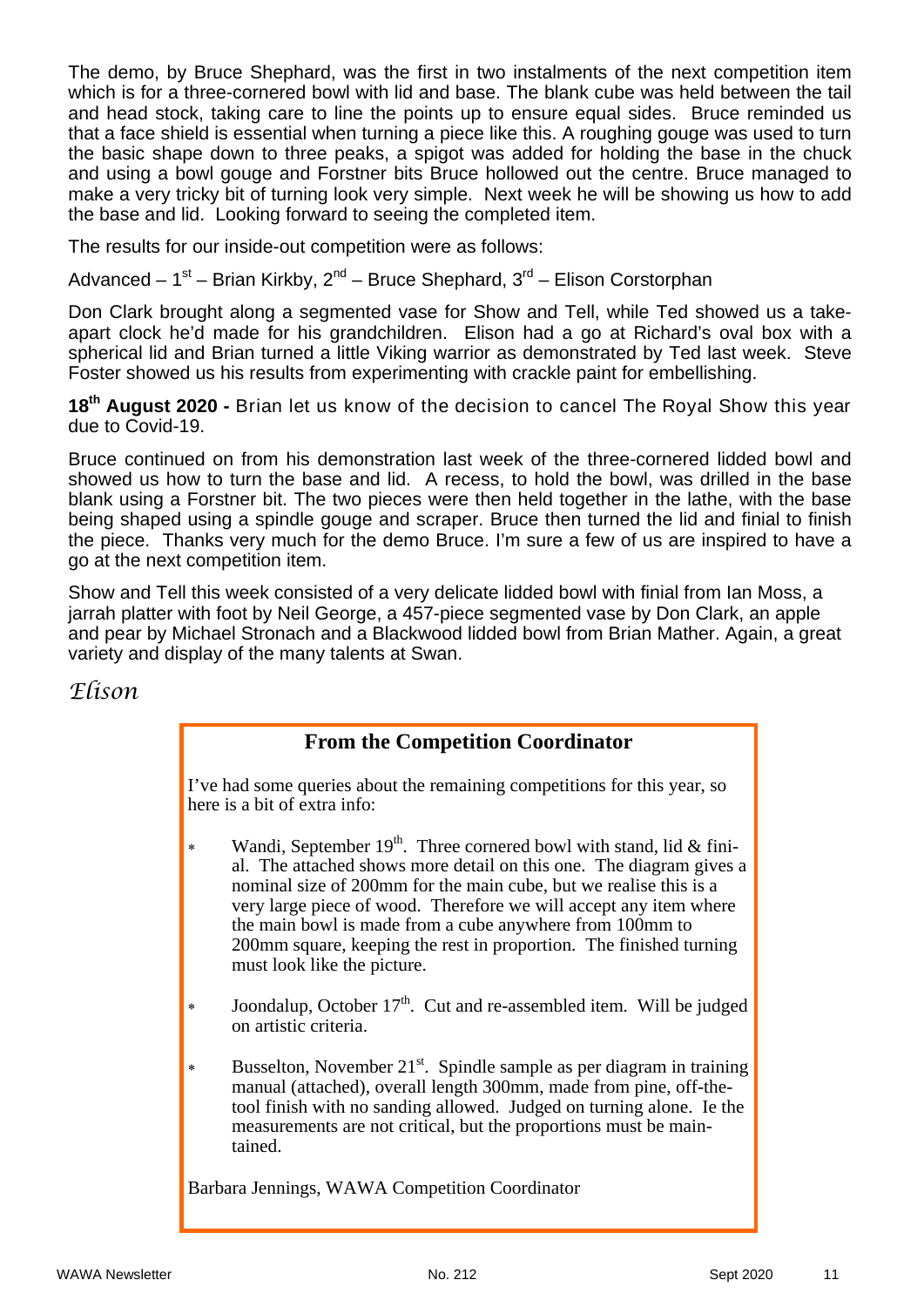# *Wandi Weekend Workshop & WAWA Annual General Meeting*

# Saturday 19th September 2020 Wandi Community Centre DeHaer Road, Wandi

### **Competition Item**:

**Trade Supplies**: Allan Williams – PSquare Agency **Entry**: \$5 plus lunch \$6 **Competition Item:** 3 cornered bowl

### **Program A Day with Charlie Broadbent—Turning Hollow Forms**

### **Program**

- 7. 45 Set up
- 8.30 Registration and Fellowship
- 9.00 Welcome (MC) and announcements followed by opening of AGM.

AGM (President's report, Financial report, Presentation of awards,

Ratification of fee structure 2020-2021)

- 10.00 MORNING TEA
- 10. 30 Hollow form Turning A to Z, with comments on various timbers and their use, Session No. 1
- 12. 30 LUNCH (*Competition voting closes 1.14PM)*
- 1.15 Hollow form Turning A to Z, with comments on various timbers and their use, Session No. 2
- 3.00 AFTERNOON TEA
- 3.30 Competition & Show-and-tell

WAWA Competition Trophies Presentation

### **Pack up—all help appreciated**

### **Joondalup-Wanneroo to organise for trailers to be collected**

*Take note that spacing and hygiene rules still apply. If you are feeling at all ill, please stay at home.*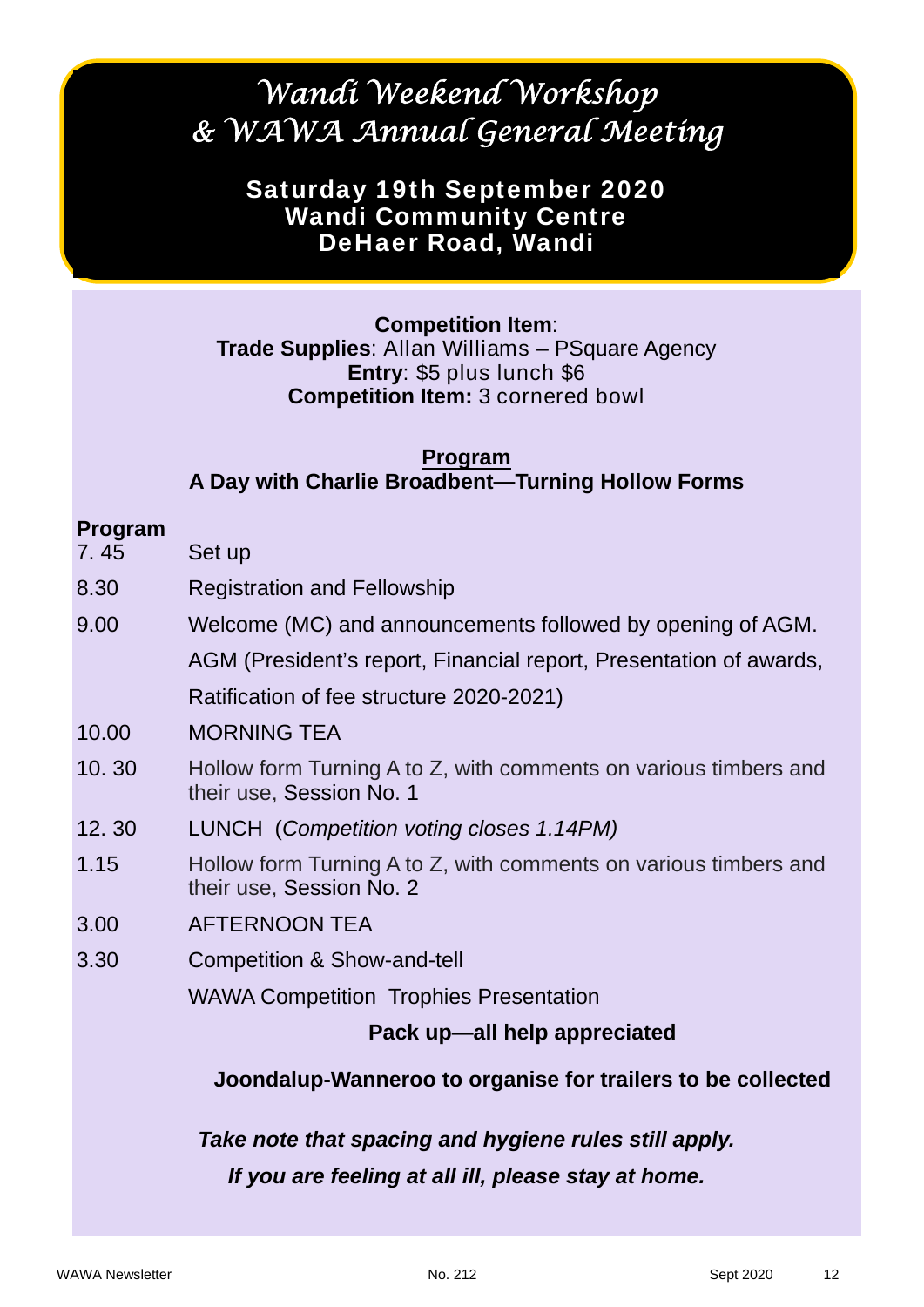## **AGENDA**

#### **THE WOODTURNERS ASSOCIATION OF WESTERN AUSTRALIA (INC.)**

### **ANNUAL GENERAL MEETING**

#### **SATURDAY 19TH SEPTEMBER 2020**

Welcome.

Present.

Apologies.

Confirmation of minutes of 2019 Annual General Meeting.

President's Report

Treasurer's Report Reading of Auditors letter and explanation of comments Appointment of Auditor for 2020-21

Election of Committee of Management (COM) Declaration of election results by Returning Officer Call to fill Committee of Management positions from the meeting floor (if required) General Business, of notices received by Secretary Membership and Registration fees 2020-21 (Registrar notification)

Presentation(s).

Handover to incoming COM and Office Bearers

#### **Close of A.G.M.**

There is no Special General Meeting Business.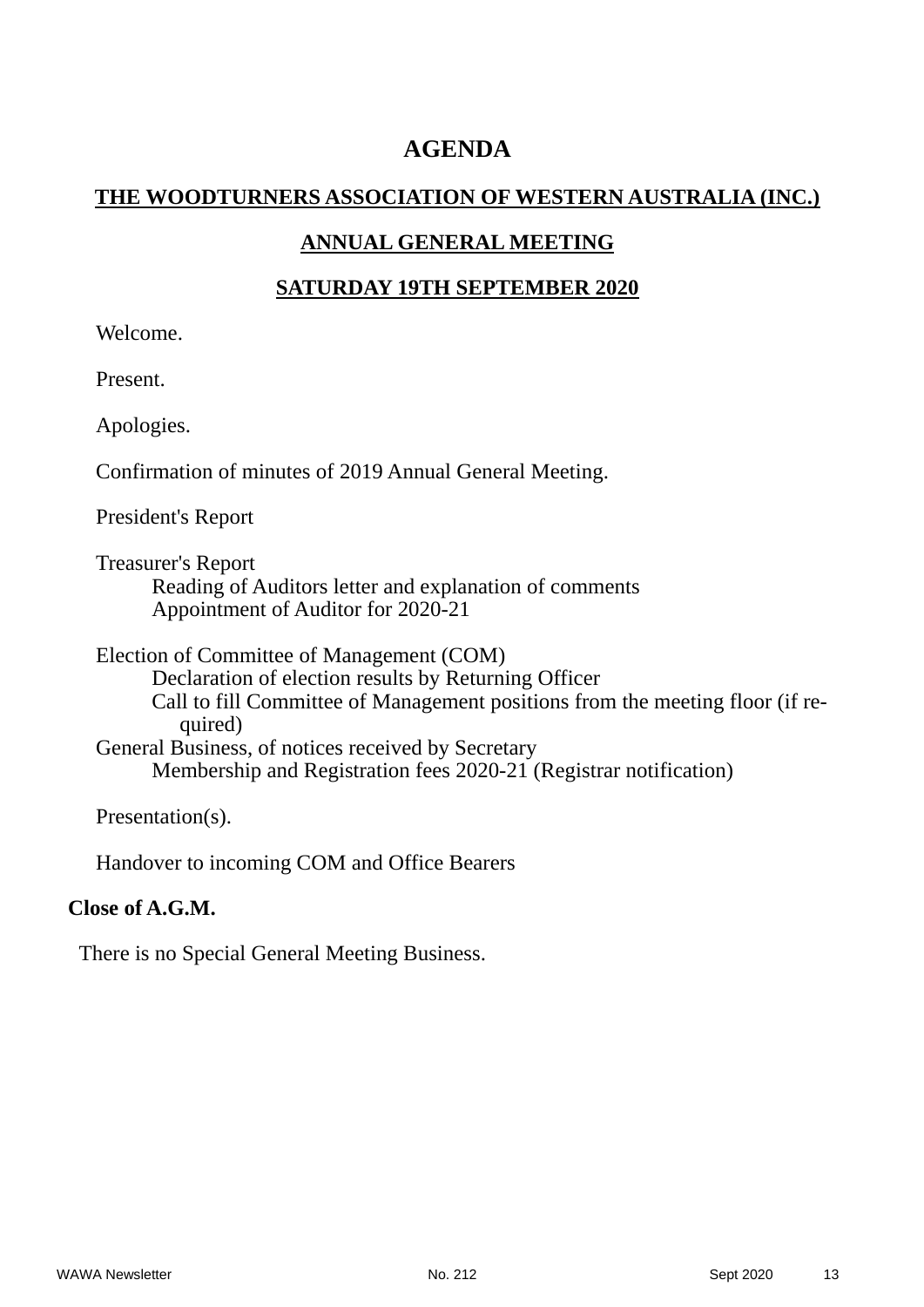

# *WOODTURNING PROJECT PARTS*

The B-Y in project parts from Box, Clock, Cutlery to Spinning Tops and Yoyo

> Telephone : 9330 8383 Email : jim@telama.com.au

# **MAYAMA GEMS 2/41 McCOY STREET MYAREE 6154**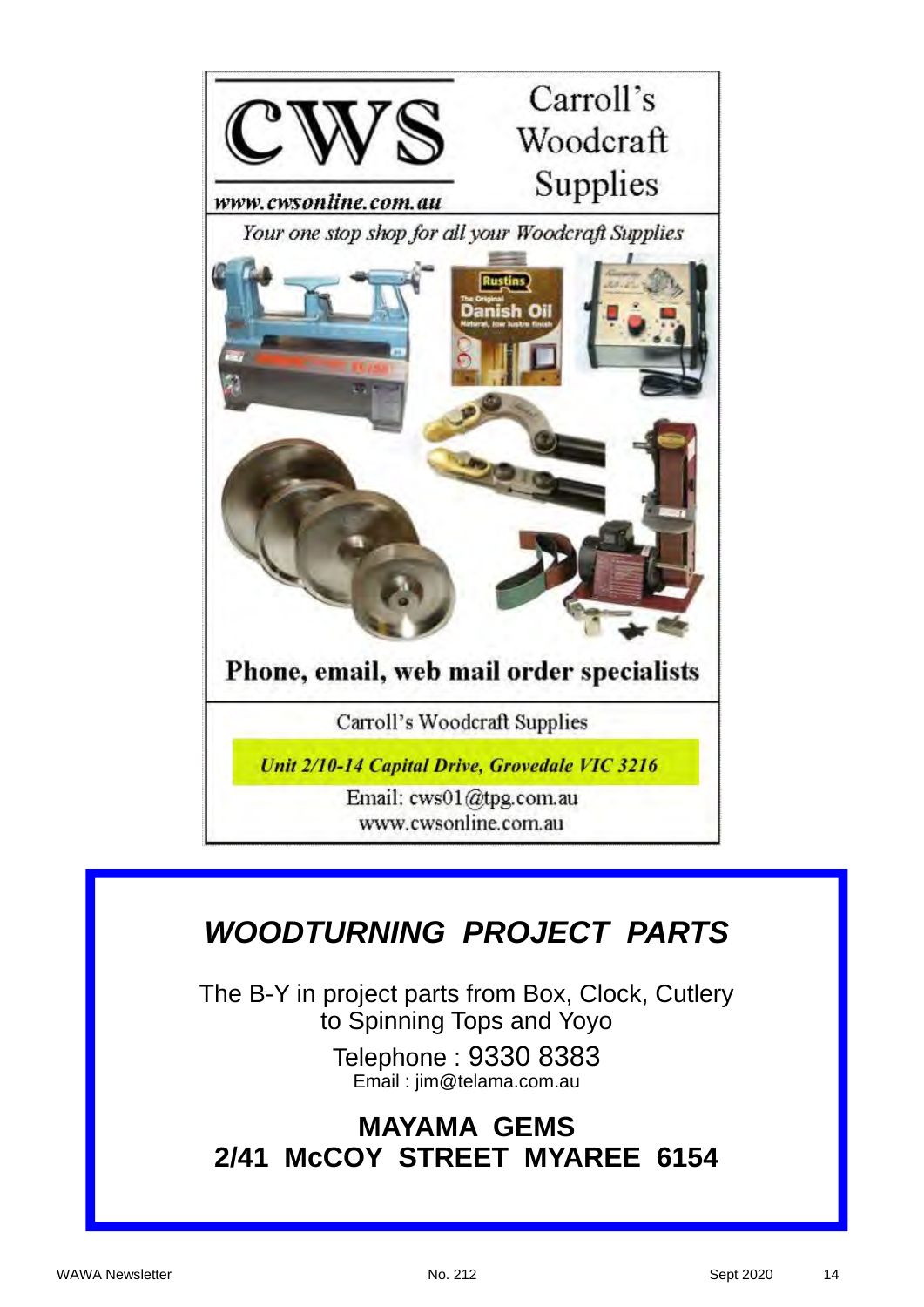

*Joseph P Hegney*

*In May 2008 at Mandurah, Charlie Broadbent had a Money Box in the form of a Football that attracted much attention. The presentation of the piece plus the technique and craftsmanship had a lot to do with the interest.* 

#### FOOTBALL (*INSIDE/ OUTSIDE TURNING*)

- 1. Obtain four (4) pieces of equal sized dry dressed squared timber. The thickness and length can vary according to the size of the football required. Life size of a football is approximately 250mm x 150mm, which means the length of the timber needs to be about 350mm to allow for recess into face plates and parting off. (See figure 1)
- 2. Prepare two (2) face plates to a size that will allow the recess of the blanks selected. These face plates can be driven and held by either a chuck or star drive. The recess should be at least 10mm deep.
- 3. Mark on the end of each piece its name and each comer. Place pieces together in the faceplate in the correct sequence for 1st and 2nd cuts as shown in figures 1.
- 4. Fix face plates to lathe in the selected method. Ensure tailstock is secured.
- 5. Complete 1st cut by turning the blank round and the shape of the football, allow for a 25mm thick centre column. Finish the outside of the football to the required final sanding. (See figure 1)
- 6. Remove from lathe and turn each piece 180 degrees and reposition into face plate recess, check the number sequence is correct.
- 7. Return project to the lathe and turn the inside of the football to the required thickness.



- 8. Remove project from lather and turn each piece back to the original position and glue together using wood glue.
- 9. Allow glue to dry before commencing the embellishment phase of leather lace inlay, bladder inflation hole and the leather stitching.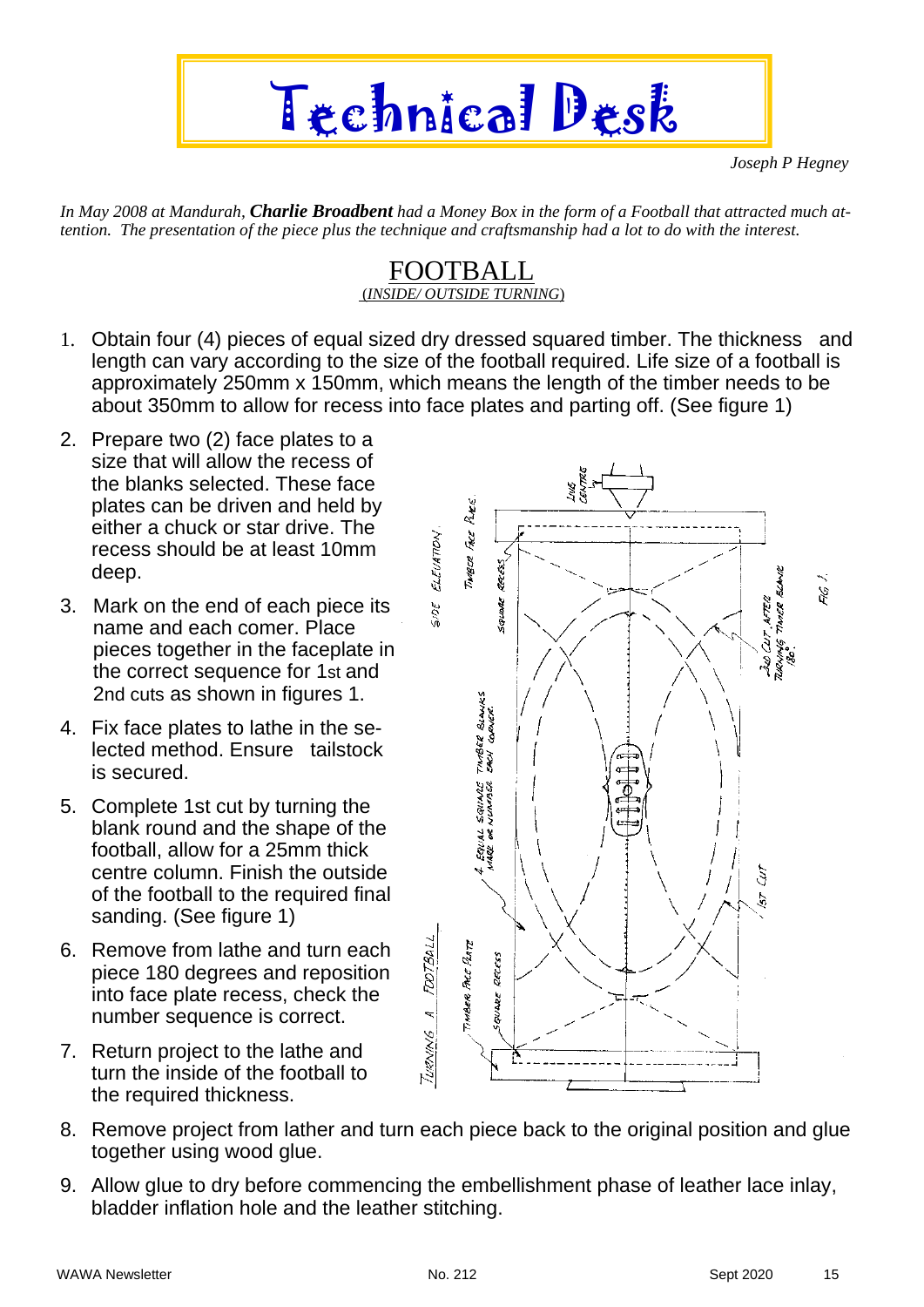#### **THE ARTIST'S TOOLBOX**  By Will Simpson

Artistic woodturning is largely an inside out proposition. Whether you're studio turner or a hobbyist, artistic woodturning starts with who you are, and blossoms out from there. In other words, as an artist, your style is unique to you. You can take every seminar on how to "turn", read every book on turning, learn all the latest turning techniques, and buy all the "newest and greatest gadgetry" and still not "be" an artist. While a base of knowledge and skills are required for artistic success, no one can tell you how to "be" an artist. That you must discover for yourself

#### **The Tools:**

**Vision**: This is your ability to establish the big picture of what you want to convey with your art. It's closely tied with passion. Have a BIG vision. It's much easier to scale back a grand vision than it is to amp up a small one. Big visions are based in passion and generate enormous energy.

**Passion:** If you're not passionate about your vision, what's the point of pursuing it?

**Intuition:** Intuition is defined as knowing something without knowing how you know. In other words, it's a form of inner guidance or "gut feeling" that allows you to know things that your rational mind can't. Developing your intuition is critical to your artistic success. Sometimes it's all you've got.

**Self-trust**: Believe in yourself. Trust your intuition. Understand that your idea, your vision, or your work has artistic value. Artistic innovation requires us to leap into the unknown. Unless you trust, you won't leap.

**Risk Taking:** The tolerance and ability to take risks is paramount for any artist. We don't get guarantees of success in advance, as much as we'd like them. Sometimes not taking a risk is the biggest risk of all.

**Recognition of self-sabotage**: We all do it. At some point in time, we've all sabotaged ourselves out of fear. The key to dealing with self-sabotage is to recognize it. Signals to recognizing self-sabotage: You notice yourself comparing yourself to others, you judge yourself as not being good enough or you hear your "inner critic" saying things like "soon everyone will realize what a fraud you are."

**Openness to change**: Many people resist change. As artists, we must embrace it. By putting art out into the world, we expand what's possible, and in doing so, change the status quo.

**Art and Craft:** To be creative, you need both. When we lean one way or the other, we list to that side and veer off course, the way a car does when it's out of alignment and you let go of the steering wheel.

**A social network**: Any successful artist will tell that he drew on many experiences and learned from many people. This is crucial.

Each one of us carries these tools around with us at all times. The question is whether we tap into them or not. Woodturning artistry is a process of self-discovery. At the same time that you introduce new work into the world, you uncover new awareness about yourself. Use these tools to not only grow your art, but yourself.

Reference: www.kestrelcreek.com/toc.htm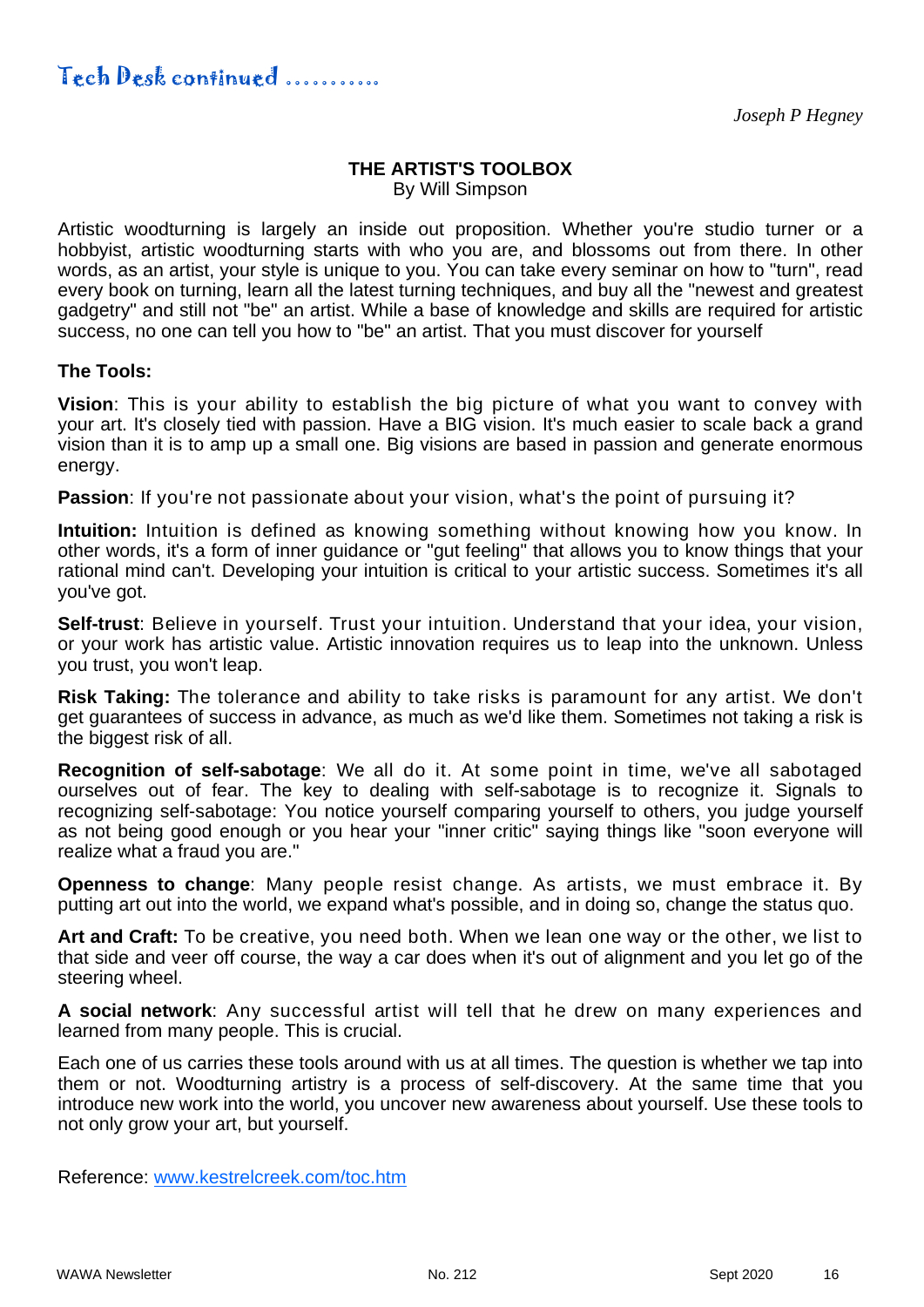# *Competition Results—Bunbury Workshop*

# **Competition Item:** An item featuring inside-out turning **NOVICE**

- 1. Ian Ludford (Melville) (photo)
- 2. Dave Saunders (Collie)

# **INTERMEDIATE**

- 1. Dario Nardi (Joondaulup-Wanneroo) (photo)
- 2. Lex McLachlan (Melville)
- 3. Terry Nichols (Mandurah)
- 4. Geoff Quesnal (Joondalup-Wanneroo)

### **ADVANCED**

- 1. Barbara Jennings (Busselton) (photo)
- 2. Denis Tapley (Melville)
- 3. Col Smith (Mandurah)
- 4. Jock Macfadyen(Bunbury)

### **OPEN**

- 1. Barbara Jennings
- 2. Denis Tapley
- 3. Col Smith
- 4. Dario Nardi

### **POPULAR**

- 1. Barbara Jennings
- 2. Dario Nardi
- 3. Denis Tapley & Jock Macfadyen
- 4. Col Smith

# *Congratulations to all winners and place-getters*